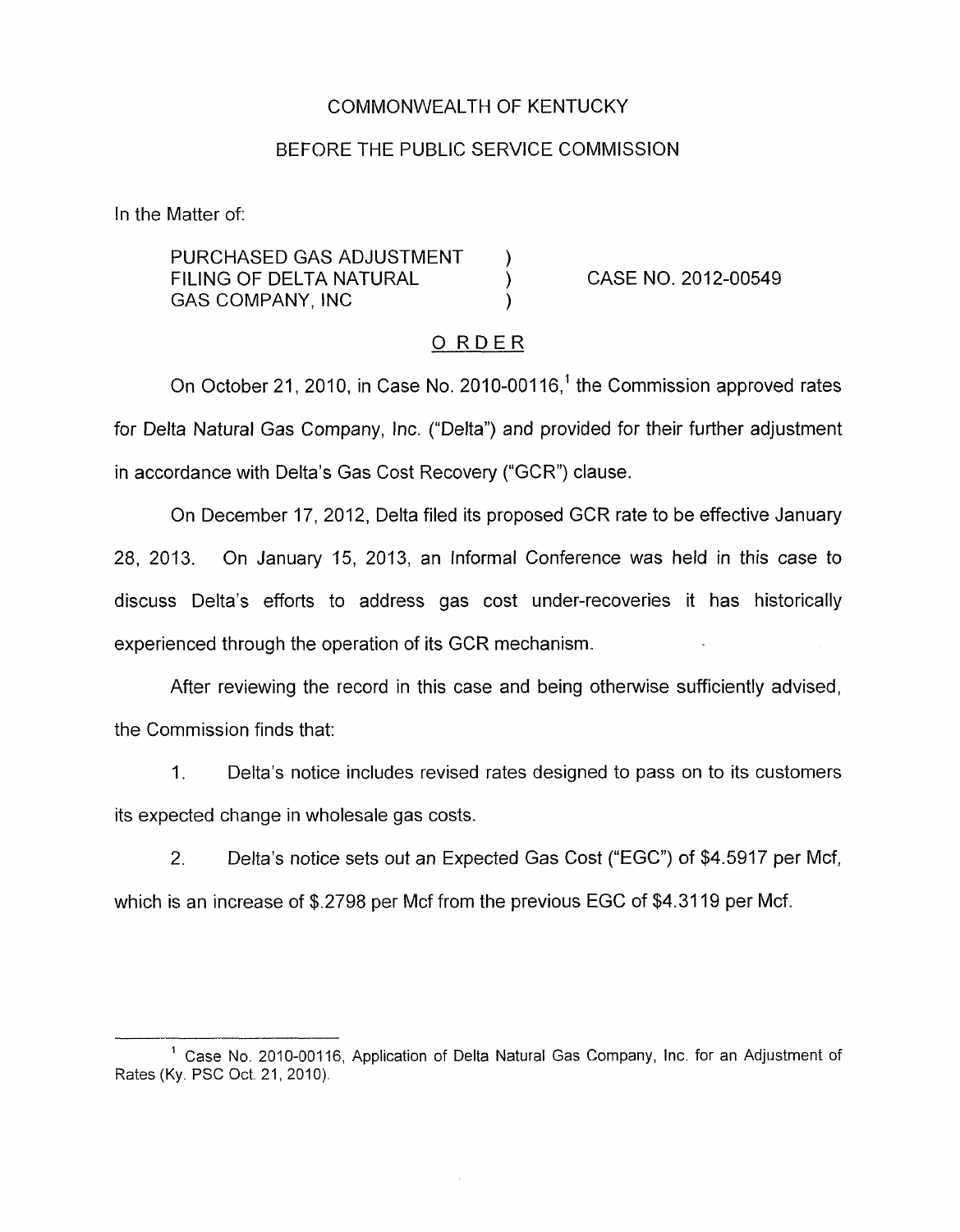**3.** Delta's notice sets out no current quarter Refund Adjustment ("RA"). Delta's total RA is (\$.0990) per Mcf, which is an increase of \$.0152 per Mcf from the previous quarter total RA of (\$.I 142) per Mcf.

4. Delta's notice sets out a current quarter Actual Adjustment ("AA") of \$.6907 per Mcf. Delta's total AA is \$.7183 per Mcf, which is a decrease of \$.6121 per Mcf from the previous total AA of \$1.3304 per Mcf.

*5.* Delta's notice sets out a Balance Adjustment ("BA") of \$.I821 per Mcf, which represents an increase of \$.4093 per Mcf from the previous BA of (\$.2272) per Mcf.

6. Delta's GCR rate is \$5.3931 per Mcf, which is an increase of \$.0922 per Mcf from the previous GCR rate of \$5.3009 per Mcf.

*7.* The rates in the Appendix to this Order are fair, just, and reasonable, and should be approved for final meter readings by Delta on and after January 28, 2013.

8. The Commission's Final Order in Case No. 2011-00147<sup>2</sup> reflected Delta's stated intention to monitor changes in its EGC calculation and their effectiveness in addressing Delta's underlover-recoveries of gas cost through its GCR mechanism. Delta's Application for its GCR rate to be effective with the first billing cycle of November 2013 should include its preliminary evaluation of those EGC calculation changes along with any initial conclusions Delta has drawn concerning their usefulness in addressing more timely recovery of its gas cost. At the time Delta files its Application for its

Case **No.** 2011-00147, Application of Delta Natural Gas Company, Inc. for Approval of a **<sup>2</sup>** Revised Gas Cost Recovery Tariff (Ky. PSC Oct. 6, 2011).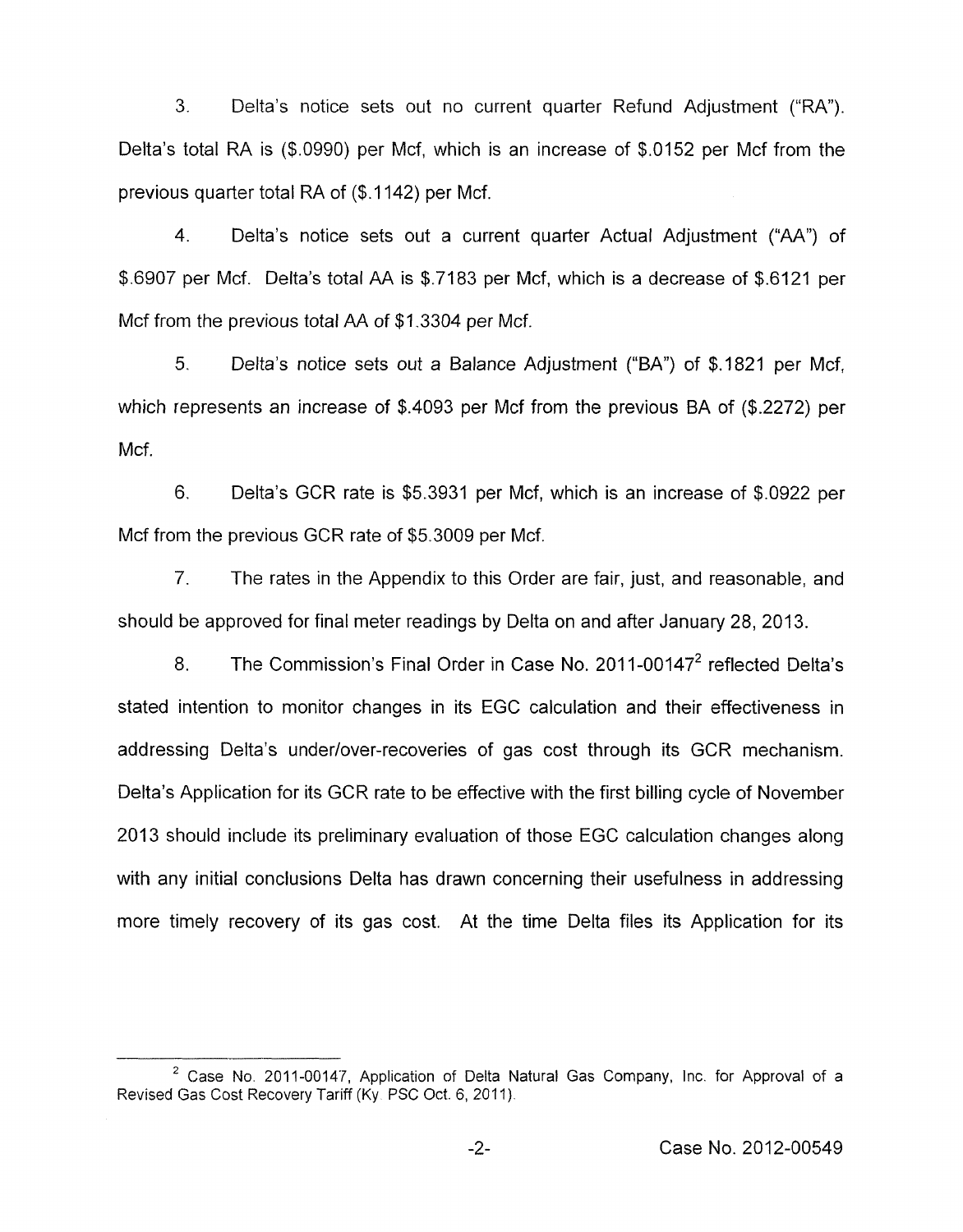November 2013 GCR rates, the first EGC calculated using its revised methodology will have been included in its GCR rates and reconciled through the AA for a full 12 months, and any remaining under- or over-recoveries will be included in the BA in that Application.

IT IS THEREFORE ORDERED that:

1. The rates in the Appendix to this Order are approved for final meter readings on and after January 28, 2013.

2. Within 20 days of the date of this Order, Delta shall file its revised tariffs with this Commission setting out the rates authorized herein and reflecting that they were approved pursuant to this Order.

3. Delta's Application for GCR rates effective November 2013 shall include the information required herein concerning the effectiveness of its EGC calculation revision.

By the Commission



**ATTES** √e ા≸rector Exe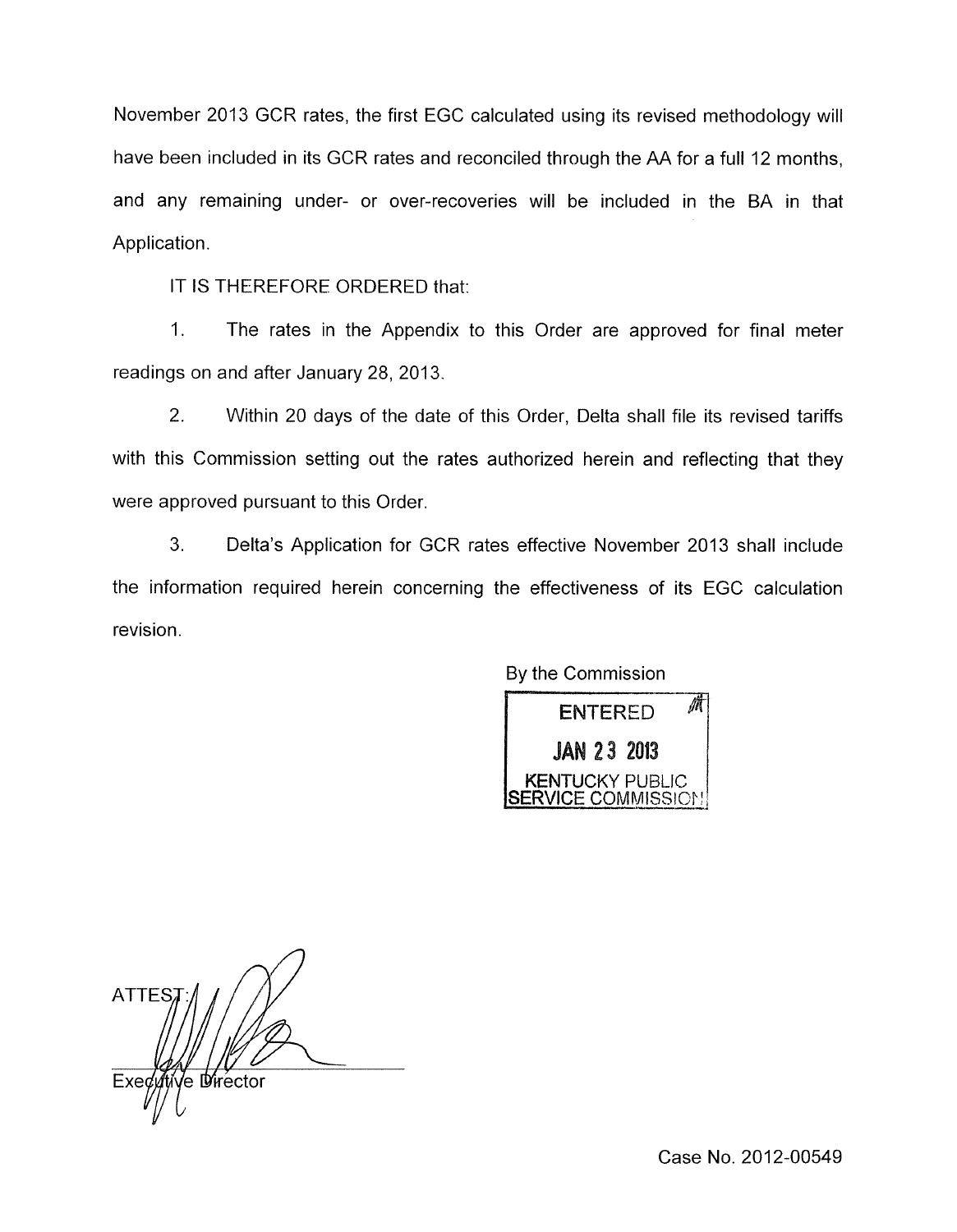## APPENDIX

# APPENDIX TO AN ORDER OF THE KENTUCKY PUBLIC SERVICE COMMISSION IN CASE NO. 2012-00549 DATED JAN 2 3 **<sup>2</sup>**

The following rates and charges are prescribed for the customers in the area served by Delta Natural Gas Company, Inc. All other rates and charges not specifically mentioned herein shall remain the same as those in effect under authority of this Commission prior to the effective date of this Order.

## RATE SCHEDULES

## **AVAILABILITY**

Available for general use by residential, commercial, and industrial customers.

## RATES

| Residential                                                                                                                       |                                                                                                                                       |              | <b>Base Rate</b><br>plus                                   |  | Gas Cost<br>Recovery<br>Rate                     | equals |    | <b>Total Rate</b>                              |
|-----------------------------------------------------------------------------------------------------------------------------------|---------------------------------------------------------------------------------------------------------------------------------------|--------------|------------------------------------------------------------|--|--------------------------------------------------|--------|----|------------------------------------------------|
|                                                                                                                                   | Monthly Service Charge<br>All Ccf                                                                                                     | \$<br>\$     | 20.70<br>.43185                                            |  | \$.53931                                         |        | \$ | .97116                                         |
| Residential rates are also subject to the Conservation/Efficiency Program Cost<br>Recovery Component (CEPRC) of \$.01173 per Ccf. |                                                                                                                                       |              |                                                            |  |                                                  |        |    |                                                |
|                                                                                                                                   | <b>Small Non-Residential</b>                                                                                                          |              |                                                            |  |                                                  |        |    |                                                |
|                                                                                                                                   | Monthly Service Charge<br>All Ccf                                                                                                     | \$<br>\$     | 31.20<br>.43185                                            |  | \$.53931                                         |        | \$ | .97116                                         |
|                                                                                                                                   | Large Non-Residential                                                                                                                 |              |                                                            |  |                                                  |        |    |                                                |
|                                                                                                                                   | Monthly Service Charge<br>1 – 2,000 Ccf<br>$2001 - 10,000$ Ccf<br>$10,001 - 50,000$ Ccf<br>$50,001 - 100,000$ Ccf<br>Over 100,000 Ccf | $\mathbb{S}$ | \$131.00<br>.43185<br>.26696<br>.18735<br>.14735<br>.12735 |  | \$.53931<br>.53931<br>.53931<br>.53931<br>.53931 |        | \$ | .97116<br>.80627<br>.72666<br>.68666<br>.66666 |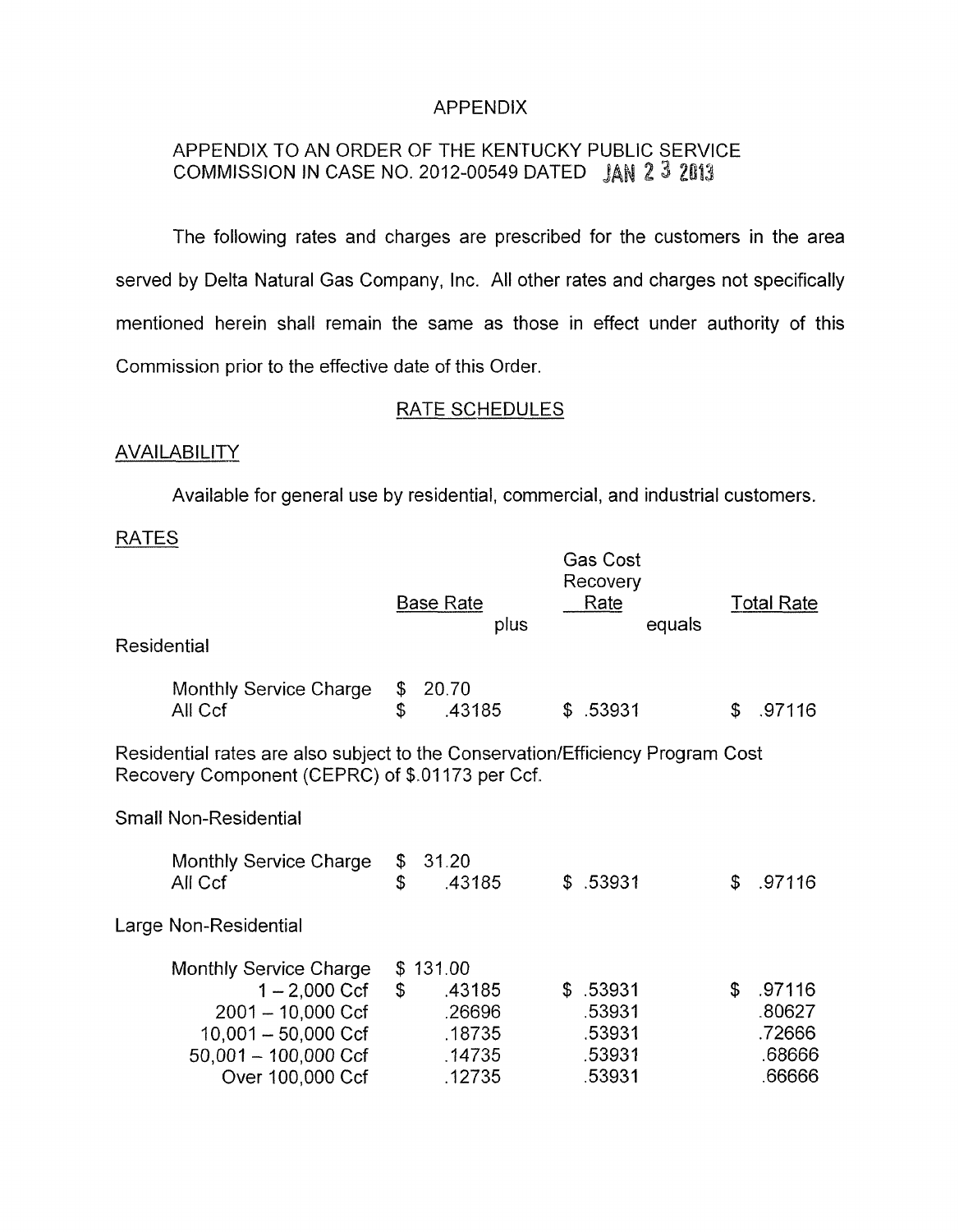| Monthly Service Charge | \$250.00 |          |              |
|------------------------|----------|----------|--------------|
| 1 - 10,000 Ccf         | .16000   | \$.53931 | .69931<br>Æ. |
| $10,001 - 50,000$ Ccf  | .12000   | -53931   | .65931       |
| $50,001 - 100,000$ Ccf | .08000   | .53931   | .61931       |
| Over 100,000 Ccf       | .06000   | .53931   | .59931       |